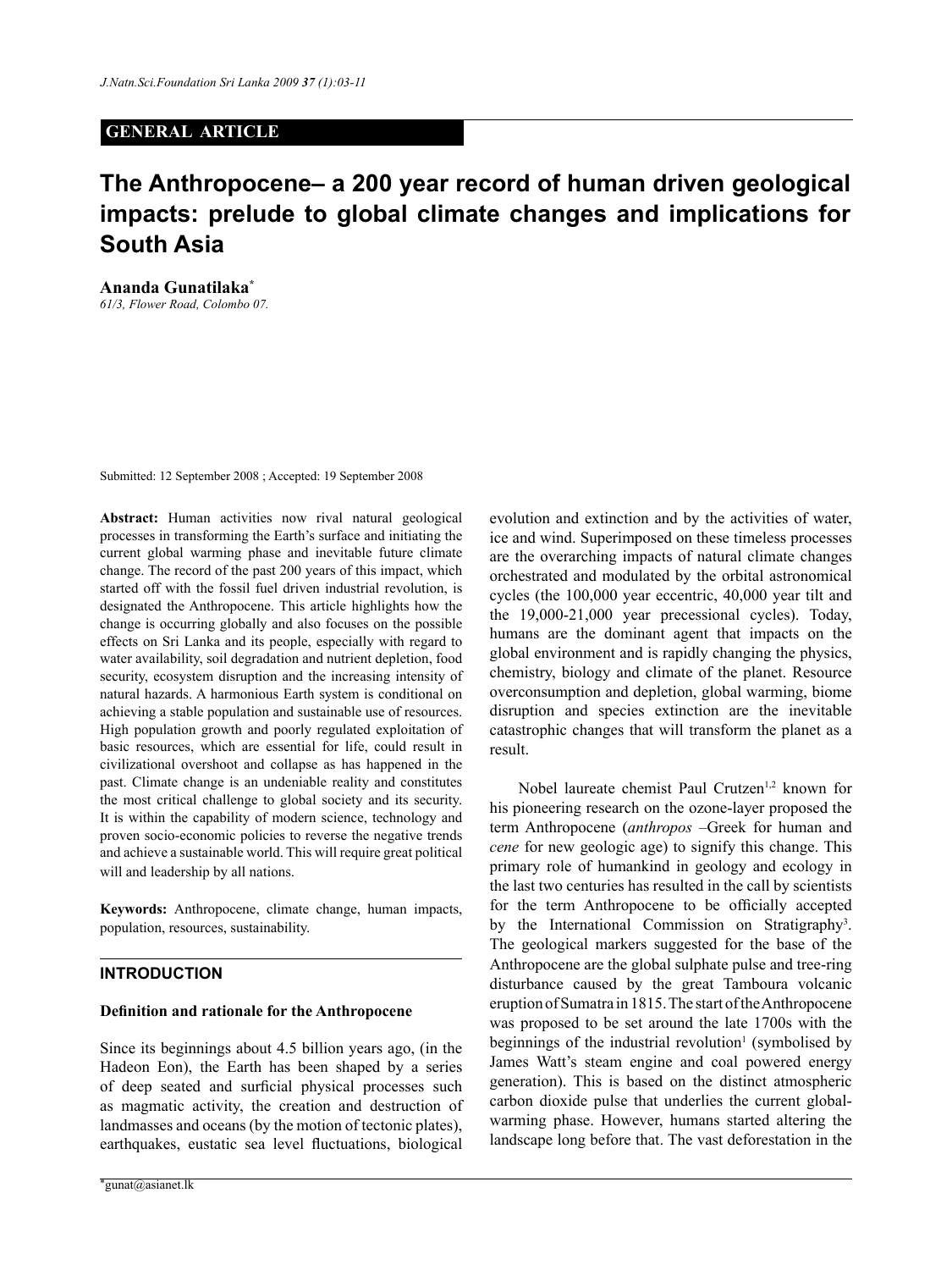medieval Mediterranean and Near-Eastern regions by the then dominant civilizations converted the landscapes there into near deserts. The use of fire to manage their ecosystems in Australia and North America led to similar results. These were for the most part regional crises.

Around the year 1800 and onwards, however, we do see the beginnings of a quantum shift in human impacts on the environment on a more widespread or even global scale. This was caused by the spread of mass scale agriculture, which required the damming of rivers to store water in reservoirs, which in turn accelerated erosion; spread of transportation networks; widespread extinction and ecosystem disruption; the rising atmospheric  $CO<sub>2</sub>$ concentrations (now standing at  $\sim$ 383 ppm compared to 286 ppm before 1800) and methane levels caused by fossil fuel use and animal production and the resulting slow acidification of the oceans today with its devastating effects on the  $CaCO<sub>3</sub>$  system in seawater (c.f. on plankton, coral-reefs, shelled animals, fisheries etc.). Further, the use of fertilizer and agrichemicals cause point-sourced as well as dispersed contamination of freshwater aquatic and groundwater systems, and the development and testing of atomic and nuclear weapons have left their own radioactive isotopic signatures. In the Indian subcontinental region (and elsewhere), a new phenomenonthe formation of aerosol charged thick brown clouds (called ABCs) in the upper atmosphere has recently been recognized as probably the second most important factor after greenhouse gas emissions in contributing to climate change<sup>4,5</sup>.

The purpose of this essay is to create scientific awareness as to the challenges facing global societies in the coming decades and formulate and implement proactive adaptation strategies to mitigate the predicted impacts. This could turn out to be a most challenging task for both scientists and world leaders.

## **Consequences**

No natural biome on Earth has been left untouched. Today, humankind's total use of energy is about 10 % of the total energy processed by the biosphere and more than what the entire pre-oxygenic photosynthetic biosphere used<sup>6</sup>. The biosphere itself, at all levels from the genetic and cellular (i.e. plant and animal breeding, organ cloning and transplantation and stem cells in medicine etc.) to the landscape (i.e. deforestation and mass scale agriculture, spreading urbanization and wetland destruction, resource exploitation etc.) is very much a human product. The Earth is a unitary system within which the biosphere, geosphere, hydrosphere and atmosphere all interact and human activity is so pervasive and deep that the consequences affect the planet on a global scale today.

For much of their existence on Earth, humans have been passengers in a vehicle; today they wish to command its direction and speed, but are unsure of the eventual destination. It appears that humans are not in full control of the sophisticated and complex craft and unable to gauge what the various instruments and indicators are telling them.

There is an ironic contradiction in all of this. The scientific and technological knowledge acquired over the last two hundred years far exceed, by orders of magnitude, what was learnt in all of previous human history. It is well within the capability of humans to reverse the existing trends and achieve a more sustainable Earth system before it exceeds environmental thresholds and flips over irreversibly. This needs the acceptance and implementation of certain inviolable fundamental paradigms, which the present global politico-economic systems may not have the moral imperative to act upon due to a crisis in political leadership.

To maintain an Earth system in environmental equilibrium and devoid of major human induced perturbations, it has to be emphasized that planet Earth is a finite entity with very finite natural resources and can sustain only a certain optimum number of people with minimum standards of civilized living and affordable access to clean water, food, energy, health and other material needs. The current water, energy and food crises illustrate this undeniable fact. Yet, the discourse on sustainable systems and global change has a glaring gap in that population growth is somewhat marginalized or its impact on resource availability and use is not adequately quantified. Historical conquests and conflicts were driven by the insatiable need to access resources and/or secure territorial space for growing populations (*lebensraum*), which reflected economic and political power. Historians call this the imperial imperative.

How many people can be sustained on Earth if the paradigms above are accepted? Demographic projections suggest  $\sim$ 9 billion by 2050 from the current 6.5 billion<sup>5</sup>. It is clear that system Earth is already having a crisis with 6.5 billion. Over one billion are without access to safe water and food and energy prices are unaffordable. These figures are bound to increase over time.

## **How humans have changed the Earth**

According to the Center for International Earth Science Information Network (CIESIN) at the Earth Institute of Columbia University, USA about 83% of the Earth's land surface is influenced directly by human beings through human land use, access from roads, railways or major rivers, electrical infrastructure or direct occupancy by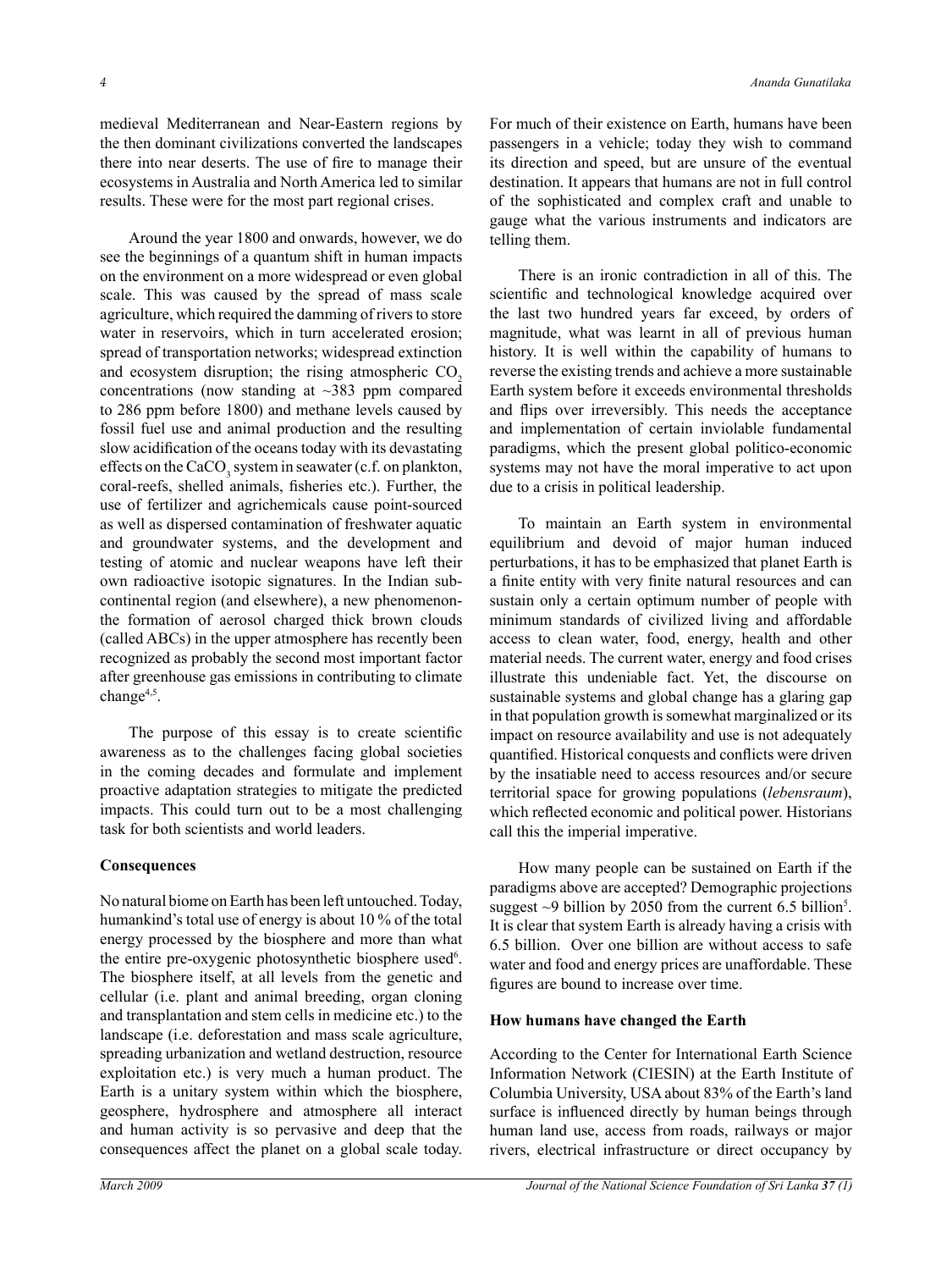human beings. Urbanization has increased ten-fold in the past century. The human influence on the land's surface is measured as the "human footprint" (Figure 1).

In the past hundred years, there has been complete conversion of 15% of all ice-free land surfaces and the partial conversion of 55% of all ice-free land surfaces to human use. The loss of 60 % of the world's sensitive biomes, the wetlands, in the next 25 to 50 years will play a critical role in climate change scenarios. Wetlands store about 20% of the world's carbon although they constitute only about 6% of the Earth's surface. They store about 60% of the global carbon that is in the atmosphere today. As wetlands are destroyed by urbanization, infrastructure development, population growth, agriculture and drainage, groundwater extraction, irrigation pumping and peat extraction, the vast amount of  $CO<sub>2</sub>$  released becomes a major factor in raising global temperatures. The feedback is the progressive drying out of the wetlands. Wetlands have the seeds of their own destruction if interfered with and different wetlands are subject to different threats across the world. They also have a protective function where coastal communities are subjected to coastal flooding due to extreme meteorological conditions. It is clear why they should be protected from human impact, as conservation is preferable to the costly reclamation and restoration at a later date. Their role as important carbon sinks is not to be undervalued.

The fixation (conversion of atmospheric nitrogen into fertilizer) of 190 megatonnes of nitrogen per year (in 2005), compares with pre-agriculture terrestrial fixation of 150-190 megatonnes of nitrogen per year by natural processes while burning of fossil fuels and industrial processes release over 100 megatonnes of nitrogen oxides and ammonia into the atmosphere annually<sup>7</sup>. "Humans continue to transform the global nitrogen cycle very

inefficiently, reflecting an increased combustion of fossil fuels and growing demand for nitrogen in agriculture and industry. Much anthropogenic nitrogen is lost to air, water, and land to cause many environmental and human health problems. Food production in many parts of the world is nitrogen-deficient, highlighting inequities in fertilizer use. Optimizing the need for a key human resource while minimizing its negative consequences requires an integrated interdisciplinary approach to decrease nitrogen-containing waste" (CIESIN). Some fertilizer runoff to the sea is returned to the land through the fisheries industry.

As much as 25% to 40% of total net primary productivity of the planet is appropriated for human use. Changes in the composition of the atmosphere and climate patterns result from disturbances to the carbon cycle and rising global temperatures. Most of the world's rivers are dammed to meet water, energy, and transportation needs. Today, there are >45,000 dams over 15 m high, capable of holding back  $\sim 6500 \text{ km}^3$  of water or about 15% of the total global annual river runoff<sup>8</sup>. Vastly altered sediment erosion and deposition patterns; the regulation of the flow of river systems for dams and reservoirs (needed for power generation and irrigation) and inland sand mining for the construction industry has resulted in severe coastal erosion (1-4 m per year in Sri Lanka) during monsoons as inadequate volumes of sand are reaching the shoreline to maintain coastal equilibrium.

The beginnings of a massive extinction of life is evident with about one species every 20 minutes<sup>9</sup>; 20% of all species will be gone by 2030 if the present rate continues<sup>10</sup>. Wholesale changes in biology could result from altered flowering times to new migration patterns. Acidification of the ocean threatens plankton that forms the lower levels of the food chain (this happens even now



**Figure 1:** The Human Influence Index (HII) across the world. Note the high human footprint in the India-Sri Lanka region (courtesy of the the CIESIN Colombia University, USA).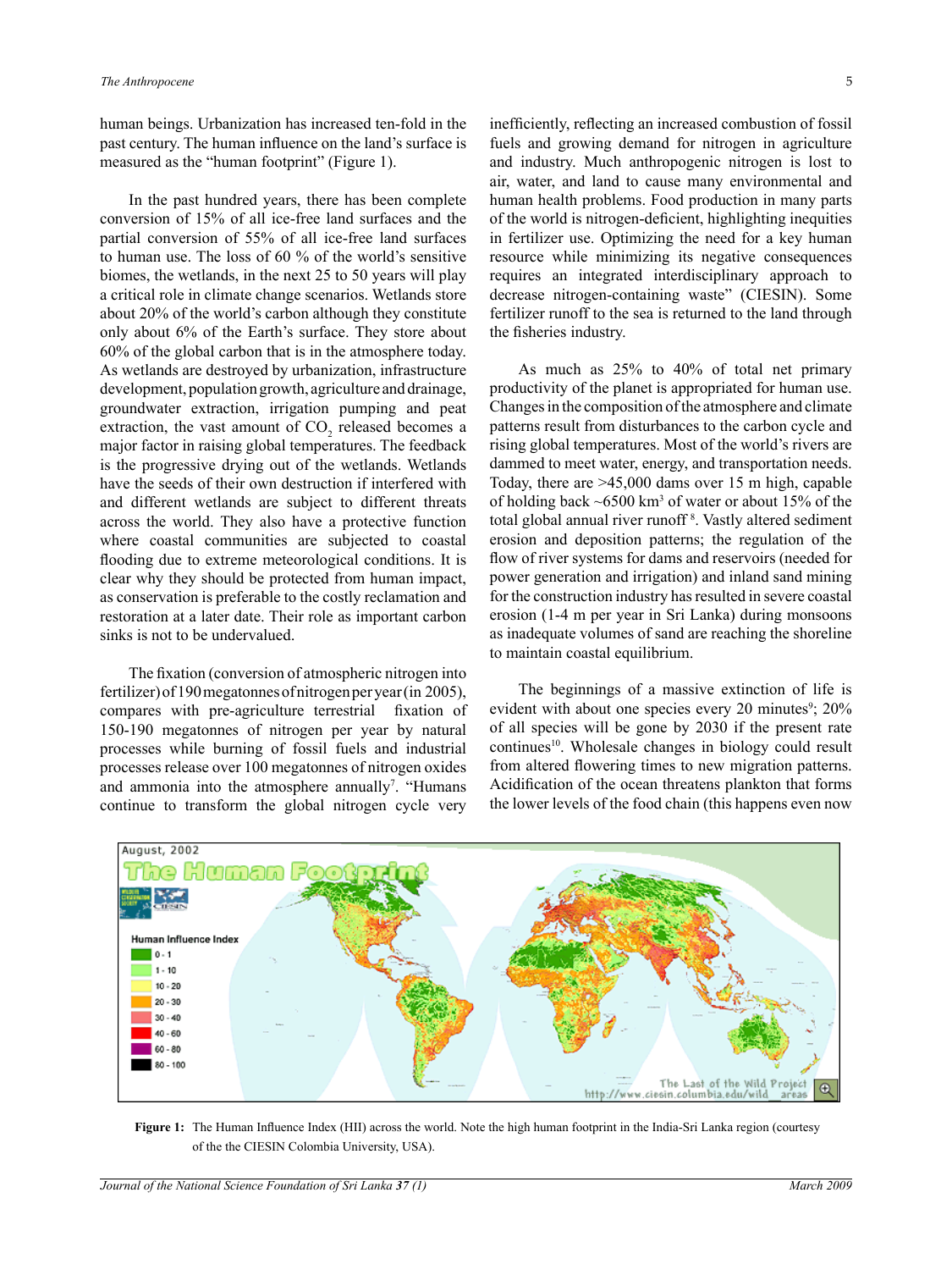regardless of climate change). Coastal anoxic (oxygendepleted) zones are doubling every 10 years and now stand at over  $400<sup>11</sup>$ . This is caused by excess fertilizer in riverine runoff, which results in increases in primary productivity and eutrophication.

The total biomass of the world's population is roughly 40 megatonnes of carbon. To put this into perspective: the biomass of all life is roughly 500 gigatonnes of carbon, the biomass of all wild vertebrates on land is roughly 5 megatonnes, and the biomass of all vertebrates in the ocean is about 50 megatonnes of carbon. We have eight times the mass of all wild land vertebrates and about the same biomass as all the fish and whales in the ocean. Domesticated animals have a biomass of roughly 100 megatonnes of carbon. The biomass of our animals is about 20 times the mass of all wild vertebrates on land, and 50% larger than the mass of all vertebrates in the ocean<sup>6</sup>.

The mass of all motor vehicles is roughly 1,000 megatonnes and increasing. Machines now need more carbon every year than humans do. The global food harvest now amounts to about 1.3 gigatonnes (gt) of carbon per year, whereas almost 1 gt of fossil carbon is used annually to produce metals and plastic from which machines are assembled, and about 4 gt of carbon are used each year to power them<sup>6</sup>. These estimates are mind-boggling.

## **Agriculture induced civilizational collapse?**

Soil depletion in the past 200 years is a good enough reason to dub this the Anthropocene Age. With more than half of all soils on Earth now being cultivated for food (and biofuel) crops, grazed or logged for wood, how the Earth's soils can be sustained is becoming a major scientific and policy issue12,13. Agriculture has so degraded regional soil fertility that the economic development of whole nations will be diminished without drastic improvements in soil management<sup>14</sup>. Recent compilations of data from around the world show that soil erosion under conventional agriculture exceeds both rates of soil production and geological erosion rates by several times to several orders of magnitude13. In the near future, modern agriculture and therefore global food security could face a severe crisis, compounded by climate change. Can prevailing agricultural practices safeguard both soil fertility and the soil itself while feeding the rising populations?

Although the experiences of past societies provide ample historical precedents for concern about the longterm prospects for soil conservation, data compiled in recent studies indicate that no-till farming could reduce erosion to levels close to soil production rates. Additionally, organic farming methods have been shown to be capable of preserving and improving soil fertility. Consequently, agricultural production need not necessarily come at the expense of either soil or soil fertility, even if short-term social and economic tradeoffs can deprioritize soil conservation<sup>13</sup>. The loss of soils presents a fundamental scientific challenge as it is also an important temporary carbon-sink. Civilizations have declined in the past due to overpopulation, conflict, water scarcity, soil fertility depletion due to salinization and erosion and climate change, resulting in overshoot and collapse15. Examples are provided by the Akkadian and Mesopotamian civilizations (in Syria and Iraq respectively), several Meso-American civilizations (i.e. the Aztec, Maya and the Moshe in northern Peru), the Roman Empire in medieval times and many others. Soil has literally been treated like dirt in many parts of the world.

### **Effects on biomes**

Biological communities of the Earth are organized into various biomes (such as, tropical rain forests, tundra, deserts, freshwater streams and lakes, grasslands, estuaries, and open Ocean), which are now influenced by growing populations. Nature and human systems are intertwined, with calls for replacing these established biomes with (62) new anthropogenic biomes<sup>16</sup>. Ecosystem processes in anthropogenic biomes are primarily a function of human populations and their interactions. Anthropogenic landscapes are complex mixtures of different land use and land cover classes.

The Millennium Ecosystem Assessment Report of 2005 discusses the limits to growth and points out that some resources are depleting faster than they can be replenished<sup>17</sup>:

- 1. At least 25% of important commercial fish stocks are over-harvested.
- 2. From 5% to possibly 25% of global freshwater use exceed long-term accessible supplies.
- 3. Some 15–35% of irrigation withdrawals exceed supply rates and is therefore unsustainable.
- 4. Reduction in stratospheric ozone is leading to increased UV radiation at Earth's surface and to possibly more skin cancer.
- 5. Changes to ecosystems have contributed to a significant rise in the number of floods, droughts and major wildfires on all continents since the 1940s.
- 6. Actions to increase one ecosystem service often cause the degradation of other services.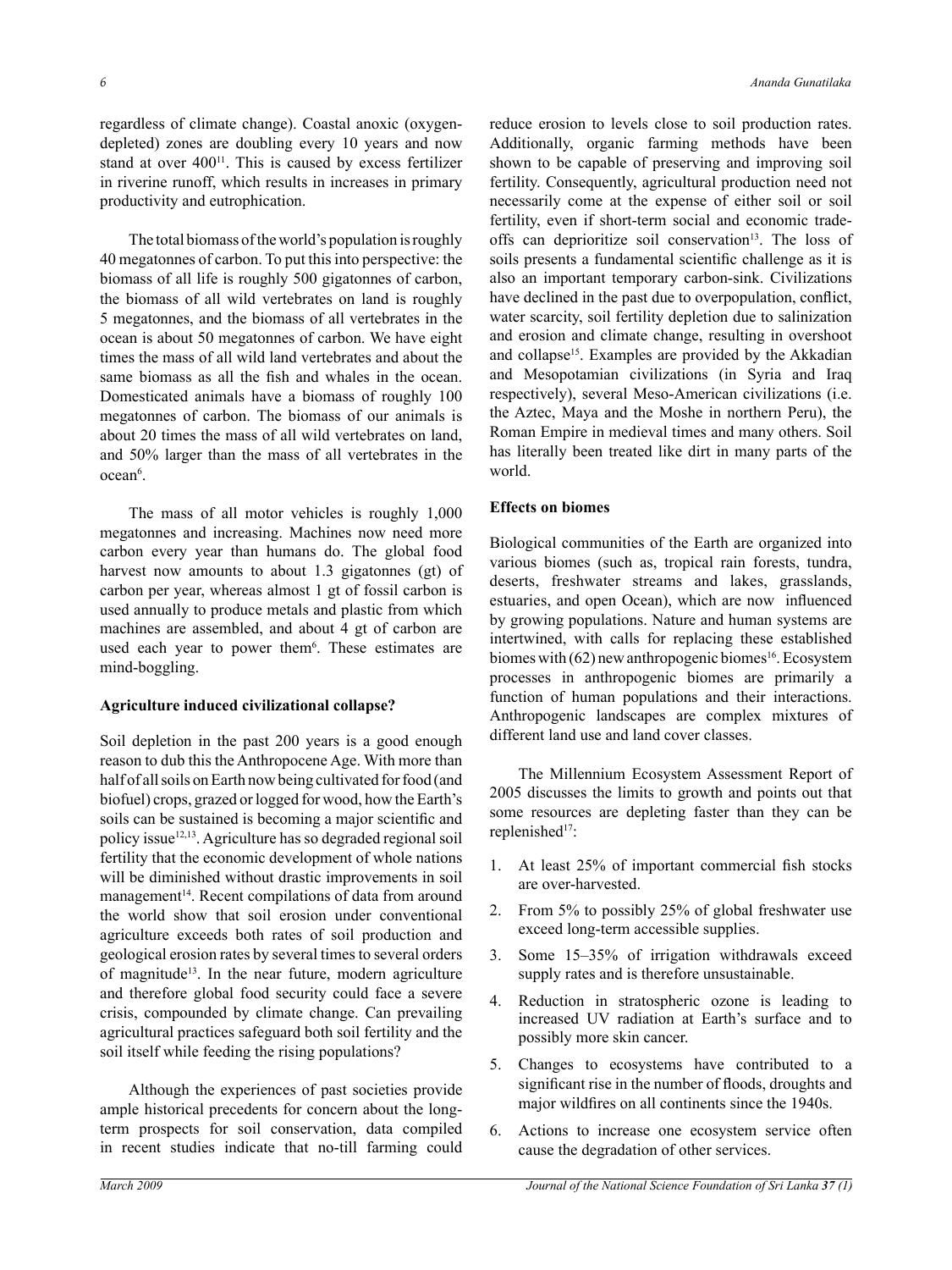7. For every  $2^{\circ}$ C rise in temperature a series of ecosystem changes have been predicted, until mass extinction sets in.

## **Sri Lanka in perspective**

In Sri Lanka, the Anthropocene proper would have started when the forested hillslopes (with ~85 % forest cover) were cleared for plantation agriculture and industries (coffee, tea and rubber) starting around 1830 and the subsequent spread (from 1862) of the Ceylon Government Railway network to many parts of the country, which itself resulted in an internal migration and a rise in populations. The population has grown from  $\leq$  1.5 million in 1800 to over 21 million today (not forgetting the 1-2 million deaths from the malaria pandemic). Urbanization and land filling has destroyed >50 % of the wetlands in the Western Province and more than 50 % of the coastal mangroves have been lost.

Perhaps the biggest crisis that will face Sri Lanka will be the ongoing losses in soil fertility across the country. Recent quantitative studies<sup>18,19</sup> indicate that in the central highlands and especially in the upper Mahaweli catchment (UMC), plantation agriculture related soil losses and spatially averaged sediment fluxes into rivers are in the range of 130-2100 t.km-2yr -1 and are as high as 7000 t. km-2yr -1 in some areas. This amounts to a loss of  $\sim$ 1m of soil per 250 years (Table 1). To these estimates must be added soil losses in agricultural areas outside the highlands and especially the rice growing areas of the country  $(\sim 100$  mm kyr<sup>-1</sup>). This is in contrast to natural background rates (pre-anthropogenic) of sediment generation of 13-30 t.km<sup>-2</sup>yr  $-1$  (5-11 mm kyr  $-1$ ) and integrated over a mean soil residence time of 60-150 ky. Soil is now being lost 10-100 times faster than is being produced by pedological processes. It is obvious that

the 175 years of the plantation industries have virtually washed out the upper top soils and heavy fertilizer application has been made necessary to keep productivity high.

Landslides and debris-flows are now the greatest natural hazard in Sri Lanka<sup>20</sup>. Hillslopes that were stable for centuries under high minimum rainfall thresholds are now failing even with 100 mm per day. This is due to the cumulative effects of slope degradation over such a long period of time, brought about by poor land use management and the attendant soil conservation measures adapted during the development of the plantation industry21. Additionally, in recent times, vegetable and potato cultivation on steep, terraced slopes (as steep as 350 ) with excessive spray irrigation, which keeps the soil water saturated, is a major cause of soil loss during heavy rainfall (Figure 2).

The sediments generated by landslide activity have also become a major contributor to the rapid silting up of the hydropower reservoirs, thus reducing their generating capacity (Figure 3). Now one can imagine what predicted climate changes will do to the system (either wetter phases that will cause more soil losses and landslides or extended and recurrent drought phases, which could ruin the rain fed plantation industries). Today, landslides, gully formation and overland sheet wash are the major causes of soil loss in the highlands where agriculture related activity dominates land use<sup>20</sup>. In the past 30-40 years, these processes increased in intensity and frequency due to population growth (and housing) and infrastructure developments (such as road networks and construction). The end result is the loss of the vital plant nutrients to the ocean and hydro-reservoirs due to the high connectivity of the slopes to the stream networks.

**Table 1:** Land use and soil erosion rates in the central highlands<sup>18,19</sup>

| Land use type                       | Area $(km2)$ | Soil loss<br>$(t \text{ km}^{-2} \text{ yr}^{-1})$ | Bedrock erosion rate <sup>1</sup><br>$\text{mm}$ kyr $^{-1}$ ) |
|-------------------------------------|--------------|----------------------------------------------------|----------------------------------------------------------------|
| Dense forest                        | 356.6        | 100                                                | 37                                                             |
| Degraded forest / scrubs            | 35.7         | 2500                                               | 925                                                            |
| Degraded grasslands                 | 41.9         | 3000                                               | 1110                                                           |
| Poorly managed seedling tea         | 454.8        | 5200                                               | 1924                                                           |
| Seedling tea with some conservation | 252.7        | 1500                                               | 555                                                            |
| Vegetatively-propagated tea         | 114.9        | 200                                                | 74                                                             |
| Paddy                               | 285.7        | 300                                                | 111                                                            |
| Home gardens                        | 537.7        | 100                                                | 37                                                             |
| Shifting cultivation and tobacco    | 484.6        | 7000                                               | 2590                                                           |
| Market gardens                      | 163.6        | 2500                                               | 925                                                            |

<sup>1</sup> Converted into corresponding bedrock erosion considering density as 2.7 g/cm<sup>3</sup>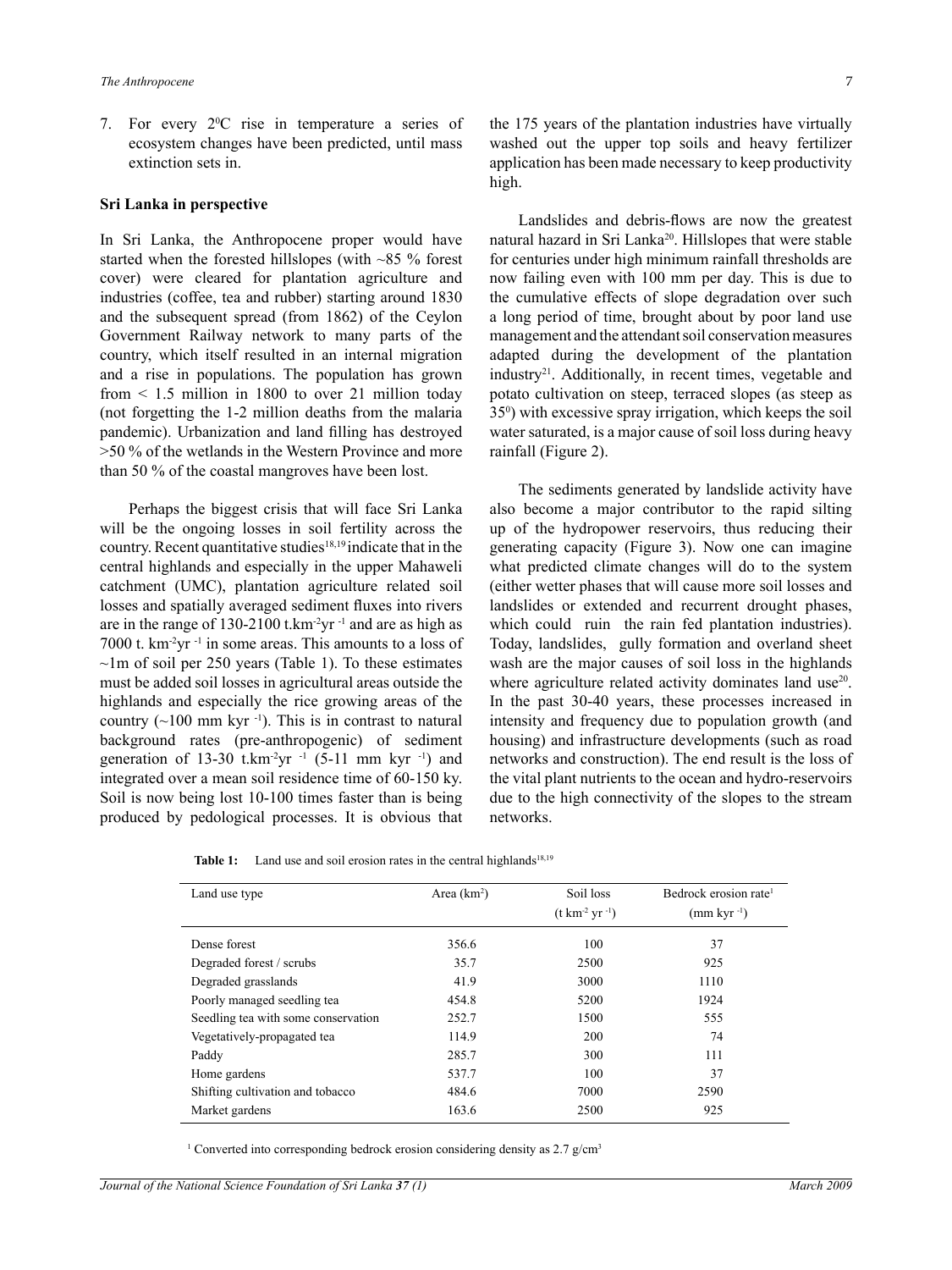

**Figure 2:** A landslide revegetated with tea (left) and terraced vegetable plots (right). Photo: Senerath Bandara (NBRO).

Water is the least regulated, most profligately exploited and cheapest natural resource. With current per capita water availability of  $\sim$ 2492 m<sup>3</sup> per capita per year, Sri Lanka does not face a severe water crisis at present. However, the likelihood of water scarcities in the future, especially at six district levels is a cause for concern. Population growth, rising living standards and per capita incomes, poverty alleviation and improved quality of life and changing life styles are all reflected in increased per capita water use. With a projected population of  $> 25$ million by 2030 and the likelihood of climate changes, water availability for irrigation, agriculture and food production and domestic use could drop well below the recommended 50 litres/capita/day and with severe consequences for water security<sup>22</sup>.

If water and soils are our primary concern (to ensure food security), then integrated water resources management of both surface and groundwater, proper land management and soil conservation, all under strict regulatory regimes becomes a necessity<sup>22</sup>.

#### **Regional impacts**

Sri Lanka is a low emitter of greenhouse gases (GHGs) with its current state of economic development (compared to India and China– the main emitters). However, there are factors beyond her control and which affect the entire South Asian region. Chief among these is the atmospheric brown-cloud (ABC) phenomenon and high levels of aerosol-carbon above the region<sup>4</sup>. Emissions of fossil fuel SO<sub>2</sub> and aerosol carbon have increased 6-fold since 1930. The net effects of ABCs and GHGs cause decreasing surface solar radiation and surface evaporation and reduced surface and atmospheric temperature gradients



**Figure 3:** Debris-flow/landslide coming down the hills near Minipe and flowing towards the Victoria Reservoir (beyond the trees). There are 14 such flows cutting across the main road (top right corner) within a 10 km stretch. Note the size of the boulders.

above sea and land, all of which have resulted in a reduction of summer monsoon rainfall (SMR) above the northern Indian Ocean sub-continental region (including Sri Lanka). This has caused reduced rice harvests in the past two decades in India<sup>23</sup>. The average SMR decreased by ~5% from 1960-1998, compared to the mean of 1930- 1960. The harvests across the main rice producing states reduced by 6 to 17 % over the period 1960-1998, leveling out around 2000. This has caused much concern among Indian agricultural scientists as regards food security. Frequent floods and droughts (a doubling of drought frequency in the coming decades<sup>4</sup>) will impact the entire agriculture sector productivity due to monsoon excesses (as in Bihar-2008) or weakening. The same agro-climate model is applicable to Sri Lanka, although no analyses have been done as yet.

An analysis of climate risks for crops in 12 foodinsecure regions, based on statistical crop models (Food and Agriculture Organization database) and climate projections for the year 2030 from 20 general-circulation models (GCM) concludes that South Asia is a region that, without adequate adaptation measures, will be subjected to the severest negative impacts on crop production<sup>24</sup>. The region is characterized by broadly similar diets and agriculture systems, large food-insecure human populations and a major share of the world's malnourished (262 million or 30 %). The importance of a crop (s) to these populations is called hunger importance (HI). The HI for any crop is the product of the number of underand malnourished individuals (~30 % in Sri Lanka) and the crop's percentage contribution to per capita calorie consumption. Already, the World Bank is applying riskmanagement strategies for incorporating climate change adaptation in their operations across the region. The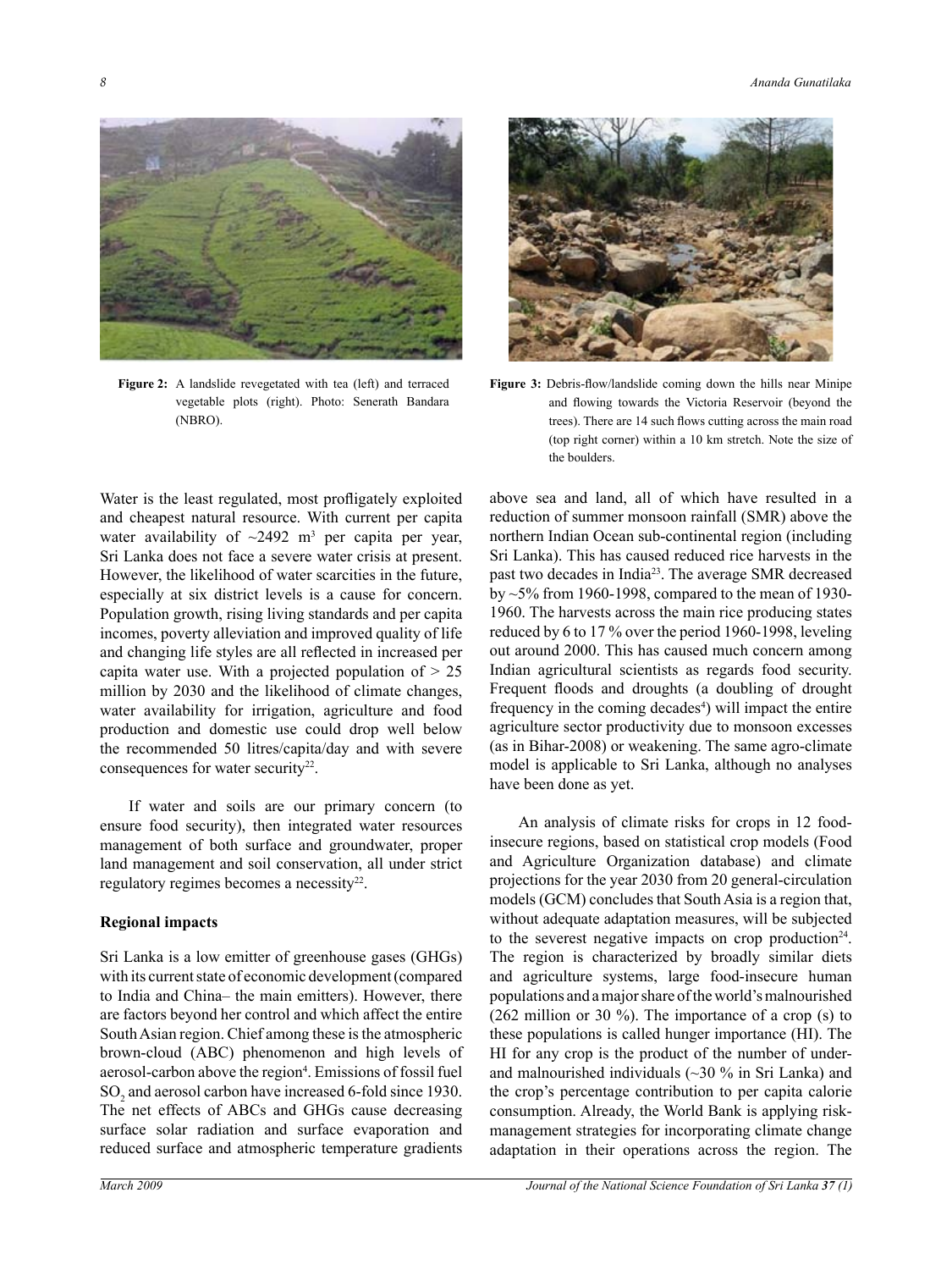impacts on our rain fed crops (tea, rubber, coconut, rice) will drastically affect livelihoods and food in general will be prohibitively expensive (it is already). Sri Lanka by 2030 could be a potential "climate change hot spot" (its small size and dense population is a disadvantage). What kinds of adaptations are required before 2030 and starting now?

Primarily, Sri Lanka will have to change immediately from the present wasteful, poorly regulated and sometimes anarchic irrigation water usage, to one where integrated water resources management is a priority<sup>22</sup>. By 2030, water could become a very expensive economic commodity. Adaptive strategies with regulatory controls in place will have to be thought out carefully for managing our water, soil and food resources. In South Asia, aquifers are being dangerously depleted and melting Himalayan glaciers will result in reduced fresh water availability in the rice growing areas<sup>25</sup>. In Sri Lanka, almost 95  $\%$  of the available water is used in agriculture and food production (contributing just 13 % to the GDP in 2007). She is also a net food importing country. Future water shortages (say a worst case 30% reduction in availability) will be a far greater threat than escalating food prices and energy costs.

A pessimistic view of the resulting impacts envisages a quasi-Malthusian? scenario as unsustainable water demands and poor soil management could eventually result in about 30 % of the population not having easy access to water and affordable food. The import trade in virtual water to ameliorate food scarcities in the future may not be possible in a climatic crisis<sup>26</sup>. Without adequate water they cannot grow enough food, nor will they have the means to buy it. Rice, maize and wheat contribute only about 50 % of the calorie intake in South Asia24. The impact on health will be drastic. Lack of access to clean and affordable water is the primary cause for the prevalence of widespread poverty in the developing world.

Basically, the strategy is to assume worst-case scenarios and target adaptation investments on those crops for which the models predict very negative outcomes or switch from highly impacted to less impacted crops (those with lesser water requirements?). Impacts will vary from country to country according to their resource potentials, resource management and country policies. Additionally, better water resources allocation and utilization, effective soil conservation, better application of new technologies and large investments in research into new crop varieties and better yields are required. In short, a new "green revolution" under a more severe climatic regime with risk-management strategies in place is needed.

The most dramatic evidence for climate change during the last few decades has been the continuing rise in atmospheric and ocean temperatures, thawing of permafrost in the tundra regions with GHG emissions and the break-up and melting of sea ice in the Arctic with the likelihood of ice free summers (forcing polar bears to forage on land). Now, at the beginning of 2008, it was reported that the tropical climate belt has also been widening during the last three decades with potential implications for subtropical societies and large scale atmospheric circulation systems such as jet streams and storm tracks<sup>27</sup>. This in turn will impact precipitation patterns and ecosystems, water resources and agriculture. The observed recent rate of expansion since 1979 is  $2^{\circ}$  latitude (= to  $5\%$  increase in tropical atmospheric volume), which will widen further with anthropogenic climate change. Six major tropical belt indicators (showed warming of the lower atmosphere and cooling of the stratosphere, increasing height of the tropopause, weakening of tropical circulations, poleward migration of storm tracks, an increase in precipitation and shifting of the low ozone values poleward) used in 16 climate model simulations indicated only a mean  $0.5<sup>0</sup>$  latitudinal shift in 25 years, much smaller than the already observed shift of  $2^0$  latitude between 1979-2005<sup>27</sup>. The most vulnerable will be the populated semi-arid regions polewards of the subtropical dry-belts (i.e. the Mediterranean, southern Africa, South Australia, parts of South America and SW-United States), with lasting changes to their hydrological-cycles and agriculture. This means that the tropical zone defined by the fixed Tropics of Cancer and Capricorn at latitudes  $23.5^{\circ}$  N & S is only an astronomical and cartographic entity; meteorologically, the zone has expanded by  $\sim$ 1<sup>0</sup> latitude per decade since 1979. An ecosystem response would accordingly follow in time.

About 25% of the world's population is below the poverty line in this age of over-consumption<sup>28</sup>. In South Asia, the figure is  $\sim 600$  million and in India alone  $\sim 440$ million, based on a minimum income of US\$ 1.25 per day 29, suggesting that the structural adjustment and poverty alleviation programmes over the past 50 years were a failure. China alone was able to reduce poverty significantly (they were outside the WB/IMF programmes). However, the collapse of financial markets in 2008 has forced millions back into poverty in China, with no respite in sight. Whatever the final population levels, Sri Lanka would still be vulnerable as its arable land area, water and resource availability and food production would still be inadequate to meet the growing demands. If we critically look at the available data, then the planet may not be able to sustain more than about 5 billion people without drastic perturbations to the system.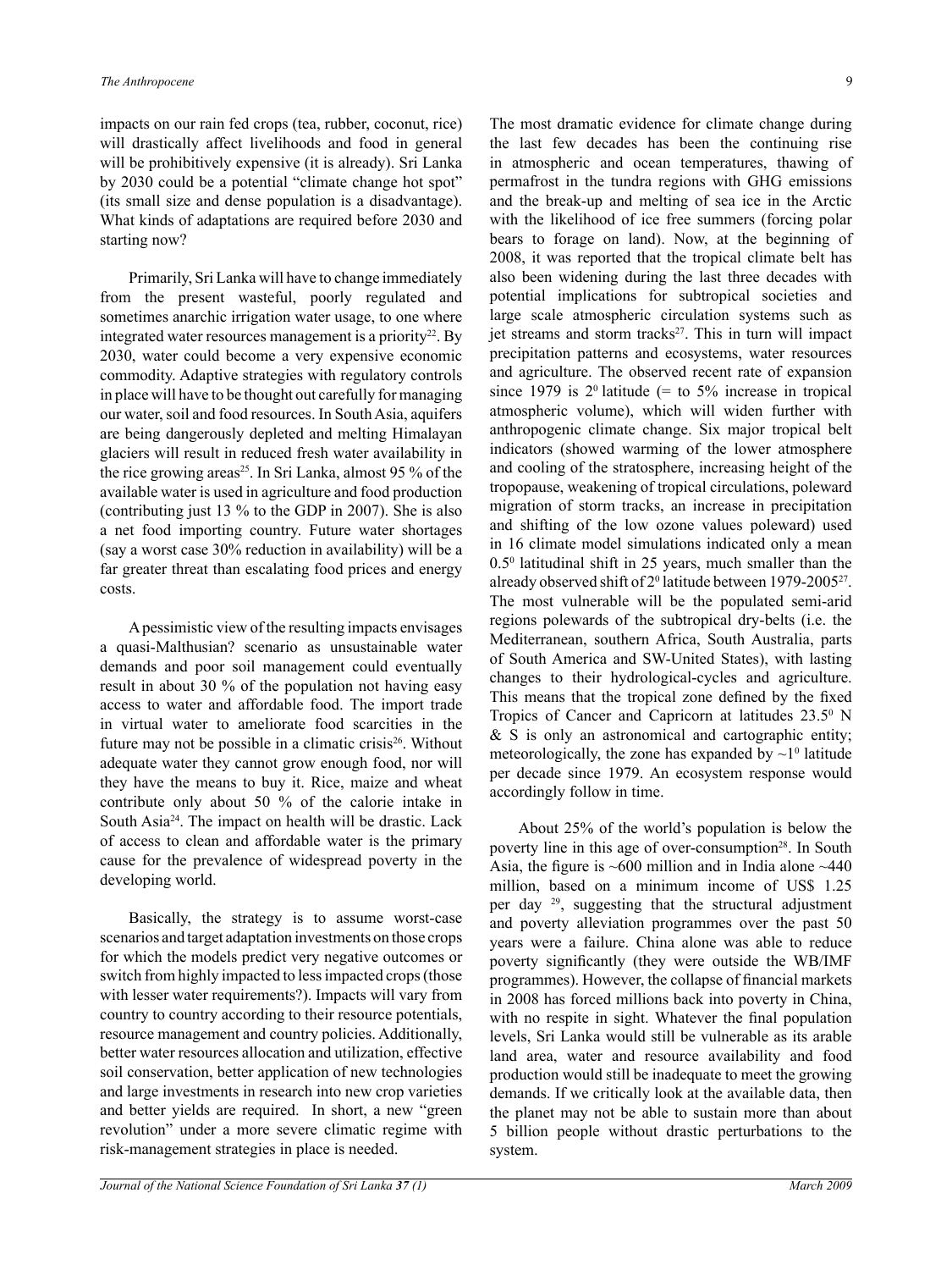## **DISCUSSION**

The sum total of human activities cause "global climate changes", which have altered the Earth's carbon and energy budget and other processes from the stratosphere, through the atmosphere to the land and down to the bottom of the ocean. Ideally, if there were only about 5 billion people on Earth, we would not be changing the planet so drastically and change could be manageable. Water and food security could be assured. But the changes induced by six and a half billion people may be already too many and 9 billion would be catastrophic. The population is now increasing at the rate of  $\sim 80$  million each year<sup>28</sup>. India alone adds 20 million annually (same as the total population of Sri Lanka or Australia in 2007). Countries that have stabilized population growth and have a high ratio of physical/financial resources to population and with good governance have a high human development index (i.e. Scandinavia and New Zealand). These countries will aim to achieve carbon-neutral economies in the future through the appropriate application of science and technology and viable socio-economic policies. There is an element of unobtrusive social engineering operating here, but without transgressing the basic freedoms, choices and democratic space of the people. For the planet as a whole, the prognosis for the future is quite bleak.

There is no short term solution to the developing crisis. An alternative scenario has to be planned out from now. That is, while taking corrective action to reduce long term cumulative impacts on biomes and reducing carbon emissions (a 50% reduction by 2050 may be too little too late), it is hoped that the next 100 years will also see a stabilization in global population growth to manageable levels. As resource availability, water, food and energy security become critically affected, there will be a heavy price to pay for the scarcity. Large investments will be required for prioritizing adaptive strategies to face climate change, remediation and recovery of the environment (i.e. such as through mitigation banking and carbon credits). It is time to put a value on nature, resources and services in both existing and anthropogenic biomes. What is the value of a hectare of land in a high biodiversity tropical rainforest with unknown genetic potential?

The developments in science, technology, medicine, health, education and housing etc. of the past century have undoubtedly been to the great benefit of the majority of humans in terms of a better quality of life. They have inevitably led to many negative feedbacks. Crutzen<sup>2</sup> correctly identified high population growth and unsustainable resource consumption as the driving mechanism for ushering in the Anthropocene age. It

stands to reason that a more sustainable scenario will require more efficient use and conservation of remaining resources, a shift to the development of renewable and affordable energy mixes (such as solar, wind and biomass) and stabilization of global populations. A sustainable Earth system is only a mirage unless new and implementable policies are put in place by all governments to reverse the existing negative trends. If not, the tragedy of the commons will be the obvious fate for many nations. The year 2008 was declared the United Nations Year of Planet Earth, emphasizing the need for global concern and awareness of these effects and developing strategies to adapt to the predicted changes. It will require the world's most innovative scientists to tackle the developing crisis.

#### **References**

- 1. Crutzen P.J. & Stoermer E.F. (2000). The Anthropocene. *Global Change Newsletter* (**41**): 17-18.
- 2. Crutzen P.J. (2002). The Geology of Mankind. Concepts. *Nature* **415** (6867): 23.
- 3. Zalasiewicz J. & Williams M. *et al*. (2008). *Geological Society of America Today* **18**(2): 4-8.
- 4. Ramanathan V. *et al*. (2005). Atmospheric brown clouds: Impacts on South Asian climate and hydrological cycles. *Proceedings of The National Academy of Sciences*, USA **102**: 5326-5333.
- 5. United Nations Environmental Programme (2001). New York.
- 6. Smil Vaclav (2002). *The Earth's Biosphere*: *Evolution, Dynamics, and Change*. MIT Press, Boston, MA, USA.
- 7. Galloway J.N. *et al*. (2008). Transformation of the Nitrogen cycle: Recent trends, questions, and potential solutions. *Science* **320** (5878): 889-892.
- 8. Nilsson C., Reidy C.A., Dynesius M. & Ravenga C. (2005). Fragmentation and flow regulation of the world's large river systems. *Science* **308**(5720): 405-408.
- 9. Wilson Edward O. (1992). *The Diversity of Life*. pp. 432. Belknap Press, Harvard University, USA.
- 10. Wilson Edward O. (2003). *The Future of Life*. pp. 256. Vintage Books, USA.
- 11. Diaz R.J. & Rosenberg R. (2008). Spreading dead zones and consequences for marine systems. *Science* **321**(5891): 926-929
- 12. Montgomery D.R. (2007a). Dirt. In: *The Erosion of Civilizations.* pp. 295. University of California Press, Berkeley, California, USA.
- 13. Montgomery D.R. (2007b). Is agriculture eroding civilizational foundations? *Geological Society of America Today* **17**(1):6-10.
- 14. Sachs G. (2008). The African green revolution. *Scientific American* **298**(5):42.
- 15. Tainter R.J. (2006). Archaeology of overshoot and collapse. *Annual Reviews of Anthropology* **35**: 59-74.
- 16. Ellis S. & Ramankutty P. (2005). Anthropogenic biomes: A 21st century framework for ecology and the earth sciences.